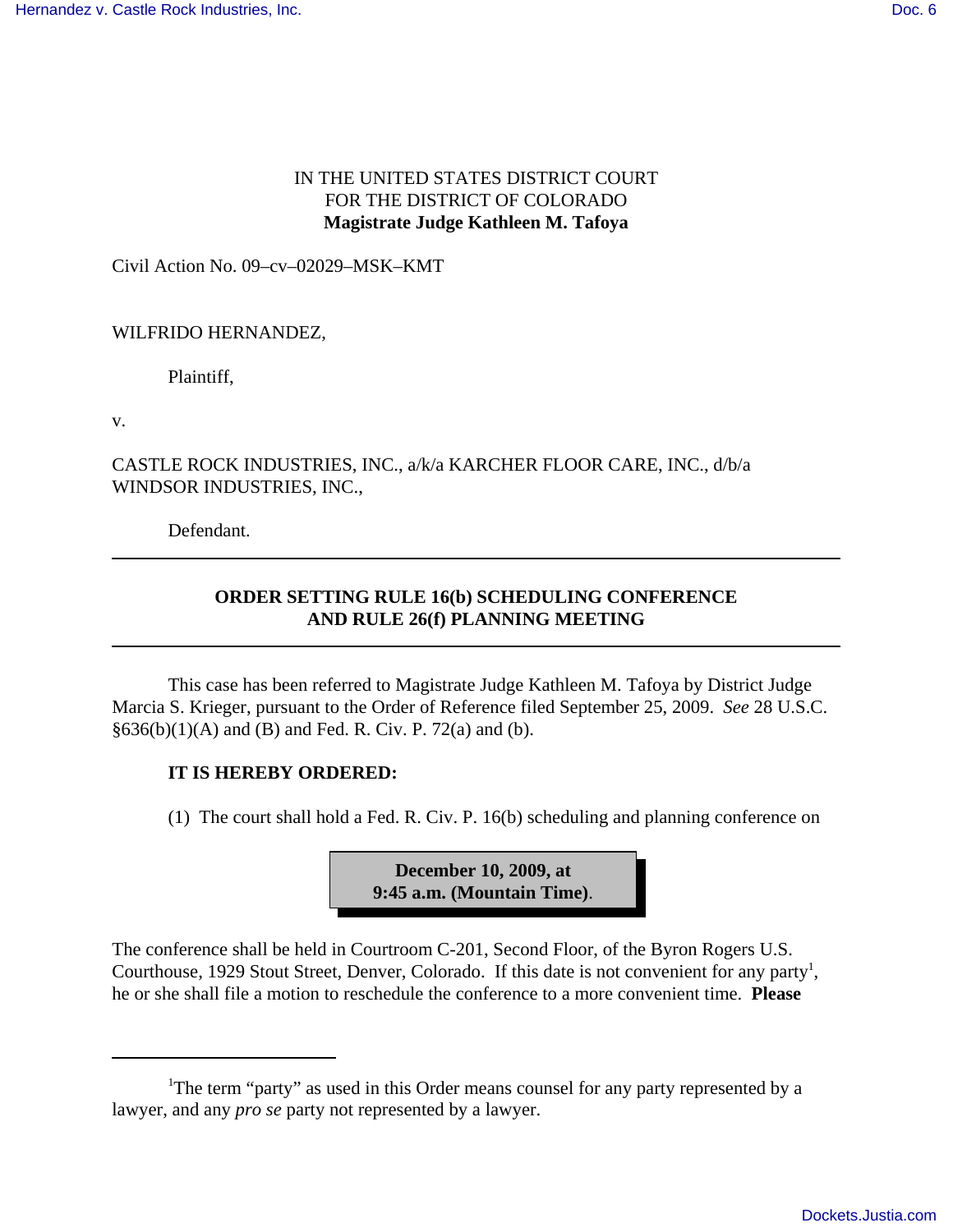### **remember that anyone seeking entry into the Byron Rogers United States Courthouse will be required to show valid photo identification. See D.C.COLO.LCivR 83.2B.**

A copy of instructions for the preparation of a scheduling order and a form scheduling order can be downloaded from the Court's website at www.co.uscourts.gov/forms-frame.htm (Click on "Civil Forms" in the blue box at the top of the screen and scroll down to the bold heading "Standardized Order Forms"). Parties are to prepare the proposed scheduling order in accordance with the Court's form.

The parties shall submit their proposed scheduling order, pursuant to District of Colorado Electronic Case Filing ("ECF") Procedures V.L., on or before:

> **5:00 p.m. (Mountain Time) on December 3, 2009.**

(2) In preparation for the scheduling/planning conference, the parties are directed to confer in accordance with Fed. R. Civ. P. 26(f), on or before:

**November 19, 2009.**

The court strongly encourages the parties to meet face to face, but should that prove impossible, the parties may meet by telephone conference. All parties are jointly responsible for arranging and attending the Rule 26(f) meeting.

During the Rule 26(f) meeting, the parties shall discuss the nature and basis of their claims and defenses and the possibilities for a prompt settlement or resolution of the case, make or arrange for the disclosures required by Fed. R. Civ. P. 26(a)(1), and develop their proposed scheduling/discovery plan. The parties should also discuss the possibility of informal discovery, such as conducting joint interviews with potential witnesses, joint meetings with clients, depositions via telephone, or exchanging documents outside of formal discovery.

In those cases in which: (i) the parties' substantive allegations involve extensive computer-generated records; (ii) a substantial amount of disclosure or discovery will involve information or records in electronic form (*i.e.,* e-mail, word processing, databases); (iii) expert witnesses will develop testimony based in large part on computer data and/or modeling; or (iv) any party plans to present a substantial amount of evidence in digital form at trial, the parties shall confer regarding steps they can take to preserve computer records and data, facilitate computer-based discovery and who will pay costs, resolve privilege issues, limit discovery costs and delay, and avoid discovery disputes relating to electronic discovery. The parties shall be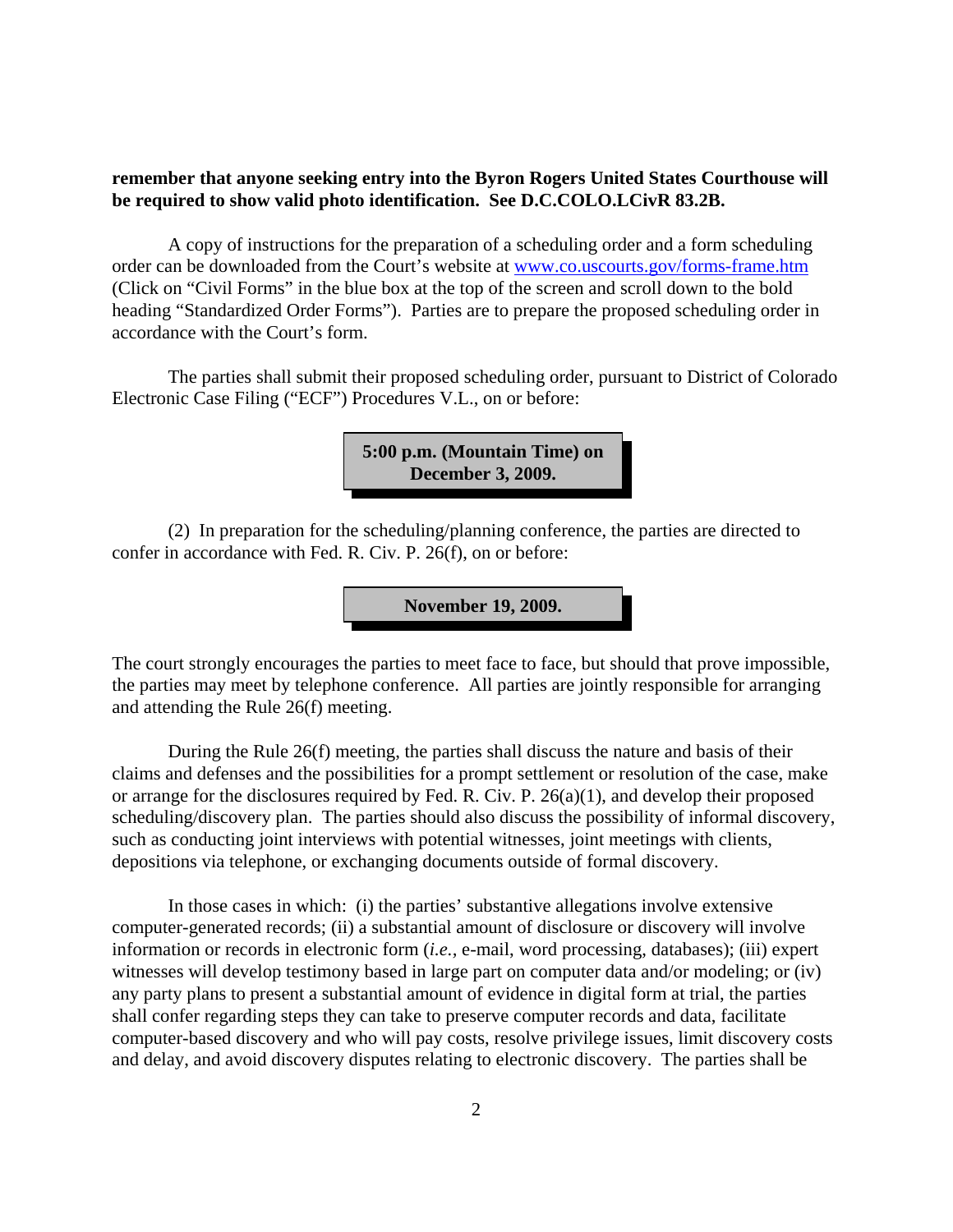prepared to discuss these issues, as appropriate, in the proposed Scheduling Order and at the scheduling and planning conference.

These are the minimum requirements for the Rule 26(f) meeting. The parties are encouraged to have a comprehensive discussion and are required to approach the meeting cooperatively and in good faith. The parties are reminded that the purpose of the Rule 26(f) meeting is to expedite the disposition of the action, discourage wasteful pretrial activities, and improve the quality of any eventual trial through more thorough preparation. The discussion of claims and defenses shall be a substantive, meaningful discussion.

The parties are reminded that pursuant to Fed. R. Civ. P. 26(d), no discovery shall be sought prior to the Rule 26(f) meeting.

(3) The parties shall comply with the mandatory disclosure requirements of Fed. R. Civ. P.  $26(a)(1)$  on or before:



Counsel and parties are reminded that mandatory disclosure requirements encompass computerbased evidence which may be used to support claims or defenses. Mandatory disclosures must be supplemented by the parties consistent with the requirements of Fed. R. Civ. P. 26(e). Counsel and parties are reminded that mandatory disclosure requirements encompass computerbased evidence which may be used to support claims or defenses. Mandatory disclosures must be supplemented by the parties consistent with the requirements of Fed. R. Civ. P. 26(e). Mandatory disclosures and supplementation are not to be filed with the Clerk of the Court.

(5) All parties are expected to be familiar with the United States District Court for the District of Colorado Local Rules of Practice (D.C.COLO.LCivR.). Copies are available from Office of the Clerk, United States District Court for the District of Colorado, or through the District Court's web site: www.cod.uscourts.gov.